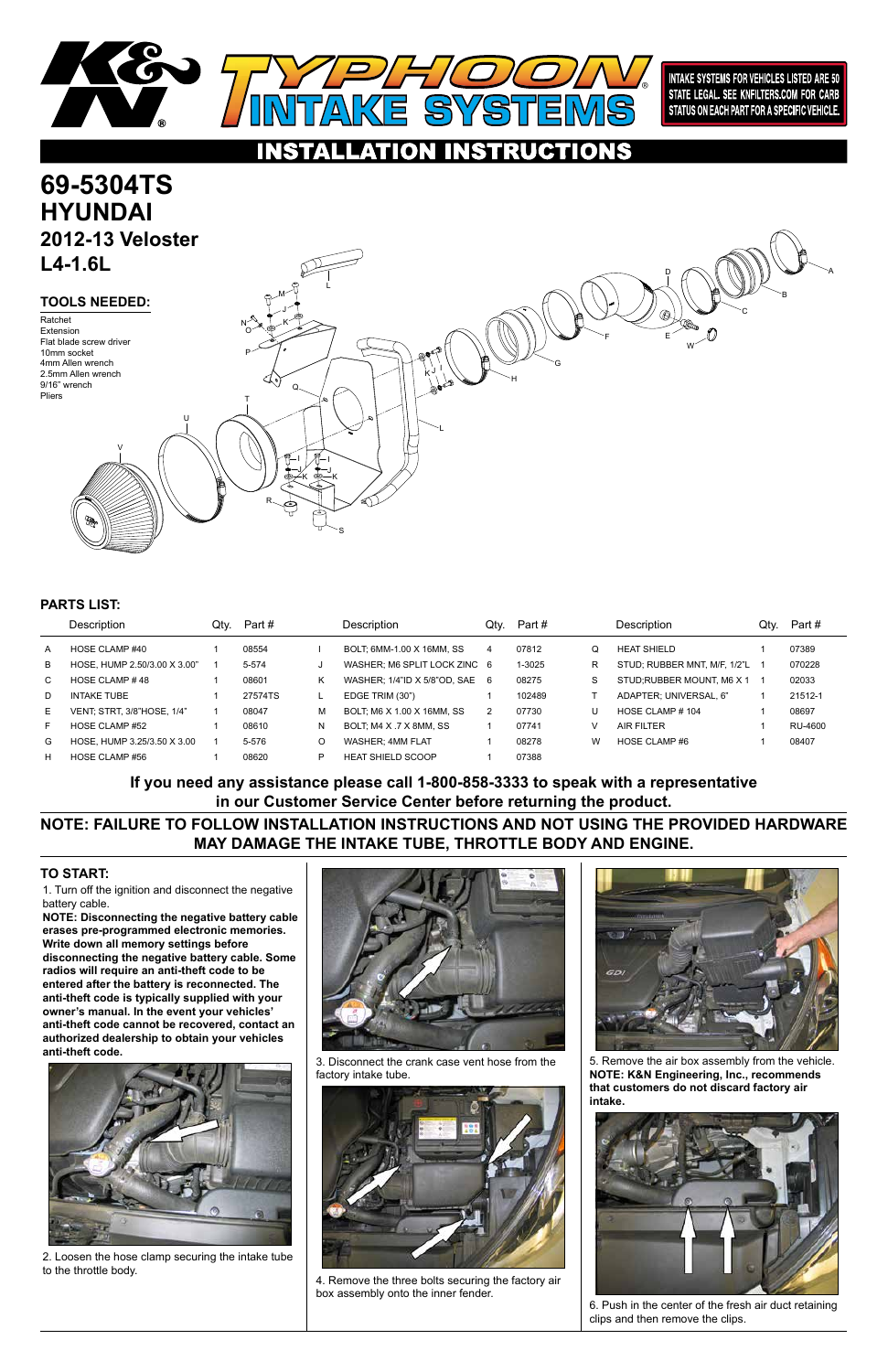# **Continued INSTALLATION INSTRUCTIONS**



7. Remove the fresh air intake duct.



8. Cut the provided edge trim into two sections, one section will be 20" long and the shorter section will be 8" long.



9. Install the 8" section onto the K&N® fresh air intake scoop as shown.



10. Install the 20" section onto the heat shield as shown.



11. Install the 1" rubber mounted stud into the rear factory air box mounting location as shown.





12. Install the ½" rubber mounted stud into the front factory air box mounting location as shown.



13. Set the heat shield into position on the rubber mounted studs and secure with the provided hardware.



14. Install the filter adapter into the K&N® air filter and secure with the provided hose clamp.



15. Install the filter assembly into the heat shield and secure with the rear mounting bolt provided only at this time.

**NOTE: Precharger® air filter wrap; part # 22-8036PK is available to purchase separately. To learn more about Precharger® filter wraps or look up color availability please visit http://www.knfilters.com®.**

16. Install the fresh air intake scoop and secure to the core support and heat shield/filter adapter with the provided hardware.



17. Install the provided silicone hump hose (5-574) onto the throttle body and secure with the provided hose clamp.



18. Install the provided silicone hump hose (5-576) onto the filter adapter and secure with the provided hose clamp.



19. Install the provided vent fitting into the K&N® intake tube as shown.

**NOTE: Plastic NPT fittings are easy to cross thread. Install the vent fitting "hand" tight, then turn it two complete turns with a wrench.**



20. Install the K&N® intake tube into the silicone

hose at the throttle body fully then into the silicone hose at the filter adapter, adjust the tube for proper fit and then secure with the provided hose clamps.



21. Reroute the crank case vent line under the fuel line and then install it onto the crank case vent fitting on the intake tube. Secure with the provided hose clamp.